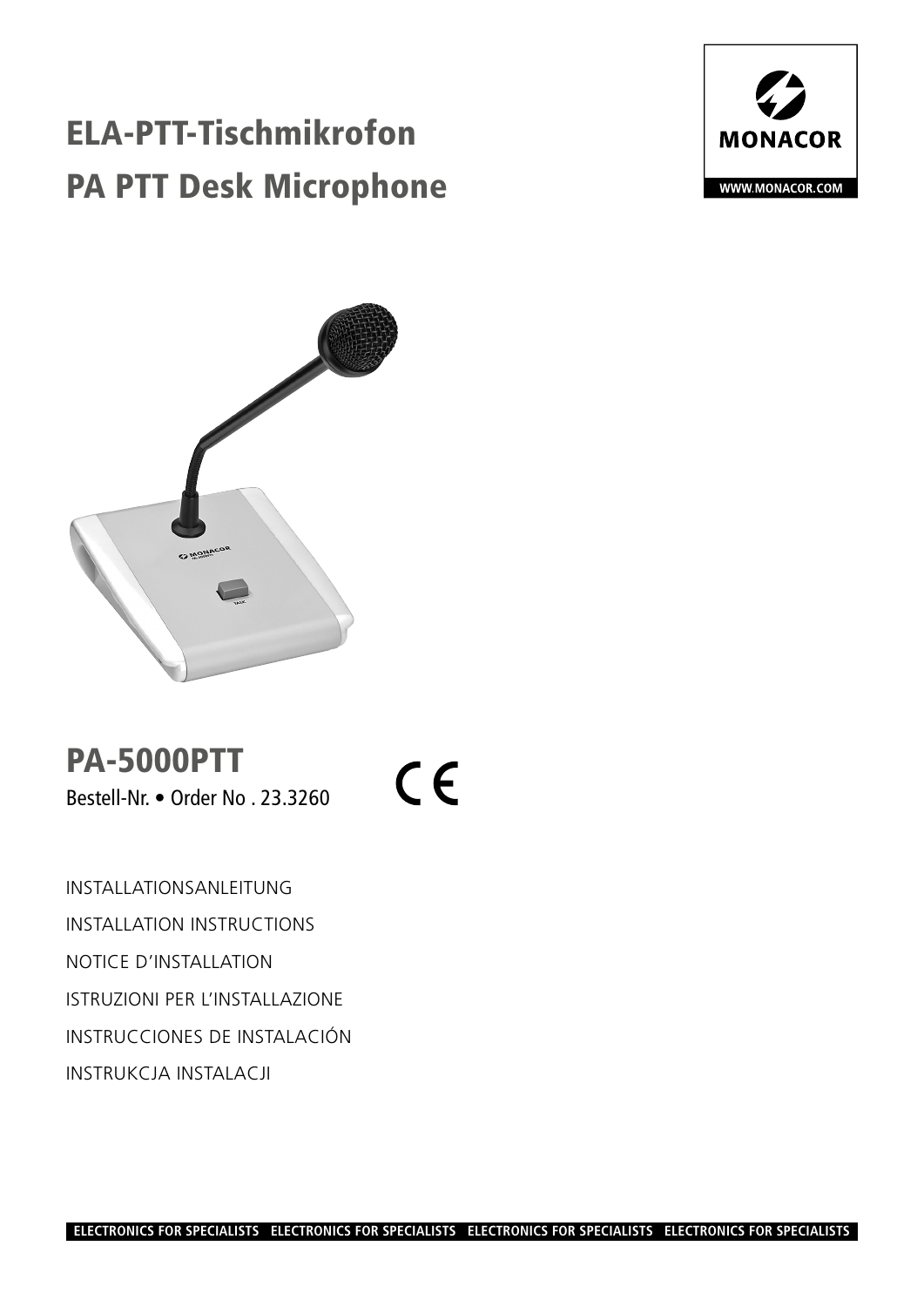# **ELA-PTT-Tischmikrofon**

2 *English Deutsch*

Diese Anleitung richtet sich an Benutzer mit Grundkenntnissen in der Audiotechnik. Bitte lesen Sie diese Anleitung vor dem Betrieb gründlich durch und heben Sie sie für ein späteres Nachlesen auf.

# **1 Einsatzmöglichkeiten**

Dieses Tischmikrofon mit Schwanenhals ist speziell für den Einsatz in ELA-Anlagen konzipiert sowie für weitere Anwendungen geeignet, bei denen ein standfestes Tischmikrofon für Durchsagen benötigt wird. Das PA-5000PTT (**P**ush **T**o **T**alk = zum Sprechen drücken) eignet sich besonders zum Anschluss an die ELA-Verstärker PA-5240 und PA-5480 von MONACOR, lässt sich aber auch an jeden anderen Verstärker anschließen, der mit einem Mikrofoneingang ausgestattet ist.

#### **2 Wichtige Hinweise**

Das Mikrofon entspricht allen relevanten Richtlinien der EU und trägt deshalb das CE-Zeichen.

- Das Mikrofon ist nur zur Verwendung im Innenbereich geeignet. Schützen Sie es vor Feuchtigkeit und Hitze (zulässiger Einsatztemperaturbereich 0–40°C).
- Verwenden Sie zum Reinigen nur ein trockenes, weiches Tuch, niemals Chemikalien oder Wasser.

# **PA PTT Desk Microphone**

These operating instructions are intended for users with basic knowledge in audio technology. Please read the instructions carefully prior to operation and keep them for later reference.

# **1 Applications**

This desk microphone with gooseneck is especially designed for applications in PA systems. It is also suitable for applications requiring a stable desk microphone for announcements. The PA-5000PTT (PTT = **P**ush **T**o **T**alk) is especially suited for connection to PA amplifiers PA-5240 and PA-5480 from MONACOR but it can also be connected to any other amplifier equipped with a microphone input.

# **2 Important Notes**

The microphone corresponds to all relevant directives of the EU and is therefore marked with  $\epsilon$ 

• The microphone is suitable for indoor use only. Protect it against humidity and heat (admissible ambient temperature range  $0-40$ °C).



Connection to PA-5240/PA-5480

• Wird das Mikrofon zweckentfremdet, nicht richtig angeschlossen, falsch bedient oder nicht fachgerecht repariert, kann keine Garantie für das Mikrofon und keine Haftung für daraus resultierende Sach- oder Personenschäden übernommen werden.



Soll das Mikrofon endgültig aus dem Betrieb genommen werden, übergeben Sie es zur umweltgerechten Entsorgung einem örtlichen Recyclingbetrieb.

#### **3 Inbetriebnahme**

Für den Anschluss ein abgeschirmtes Mikrofonkabel verwenden. Die Klemmleiste auf der Mikrofonrückseite lässt sich zur besseren Handhabung aus ihrer Steckverbindung herausziehen und nach dem Anschluss wieder aufstecken.

- 1) Der Anschluss des Mikrofons an den Verstärker PA-5240 bzw. PA-5480 ist in der Abb.1 dargestellt. Soll keine Gongauslösung über das Mikrofon erfolgen, die Klemme "Chime" nicht anschließen.
- 2) Zum Anschluss an einen anderen Verstärker das Mikrofon je nach Eingangsbuchse mit einem XLR- oder Klinkenstecker (siehe Abb.2 und 3) verbinden. Bei einem Verstärker mit unsymmetrischer Klinkenbuchse die
- For cleaning only use a dry, soft cloth, never use chemicals or water.
- No quarantee claims for the microphone and no liability for any resulting personal damage or material damage will be accepted if the microphone is used for other purposes than originally intended, if it is not correctly connected or operated, or if it is not repaired in an expert way.

If the microphone is to be put out of  $\boxtimes$ operation definitively, take it to a local recycling plant for a disposal which is  $\mathbf{r}$ not harmful to the environment.

#### **3 Setting into Operation**

For connection, use a screened microphone cable. For more convenient handling, the terminal strip on the rear side of the microphone can be removed from its plug-in connection and be replaced again after connection.

- 1) The connection of the microphone to the amplifier PA-5240 or PA-5480 is shown in fig.1. If no chime is to be activated via the microphone, do not connect the terminal "Chime".
- 2) For connection to another amplifier, connect the microphone to an XLR plug or



② Anschluss an XLR- oder 6,3-mm-Klinkenstecker Connection to XLR plug or to 6.3mm jack

Klemmen "G" und "−" zusammen an den Schaft des Klinkensteckers anschließen.

Ist am Verstärker ein Eingang zur Gongauslösung und ein Eingang zur Prioritätsumschaltung vorhanden, die Klemmen "Chime" und "Priority" mit diesen Eingängen verbinden.

3) Für eine Durchsage die Sprechtaste TALK gedrückt halten und ggf. den Gong abwarten.

# **4 Technische Daten**

| Typ:. dynamisches Mikrofor                          |  |
|-----------------------------------------------------|--|
| Richtcharakteristik: Niere                          |  |
| Frequenzbereich: $\dots \dots \dots$ 60 – 18 000 Hz |  |
| Empfindlichkeit: 1,8 mV/Pa bei 1 kHz                |  |
| Impedanz: $\dots$ 400 $\Omega$                      |  |
| Einsatztemperatur: $\ldots \ldots 0-40$ °C          |  |
| Pultgehäuse: 126 $\times$ 51 $\times$ 156 mm        |  |
| Gesamtlänge                                         |  |
| des Schwanenhalses: 270 mm                          |  |
| Gewicht: 725 q                                      |  |
|                                                     |  |

Änderungen vorbehalten.

a 6.3mm plug depending on the input jack (see figs.2 and 3). If the amplifier is equipped with an unbalanced 6.3mm jack, connect the terminals "G" and "−" together to the shaft of the 6.3mm plug.

If the amplifier is provided with an input for chime activation and an input for priority switching, connect the terminals "Chime" and "Priority" to these inputs.

3) To make an announcement, keep the TALK button pressed and wait for the chime, if necessary.

# **4 Specifications**

| Type: dynamic microphone                         |  |
|--------------------------------------------------|--|
| Directivity: cardioid                            |  |
| Frequency range: $\dots \dots 60-18000$ Hz       |  |
| Sensitivity: 1.8 mV/Pa at 1 kHz                  |  |
| Impedance: $\dots \dots \dots \dots 400 \Omega$  |  |
| Ambient temperature: 0-40 °C                     |  |
| Console housing: 126 $\times$ 51 $\times$ 156 mm |  |
| Total length                                     |  |
| of the gooseneck: 270 mm                         |  |
| Weight: 725g                                     |  |

Subject to technical modification.

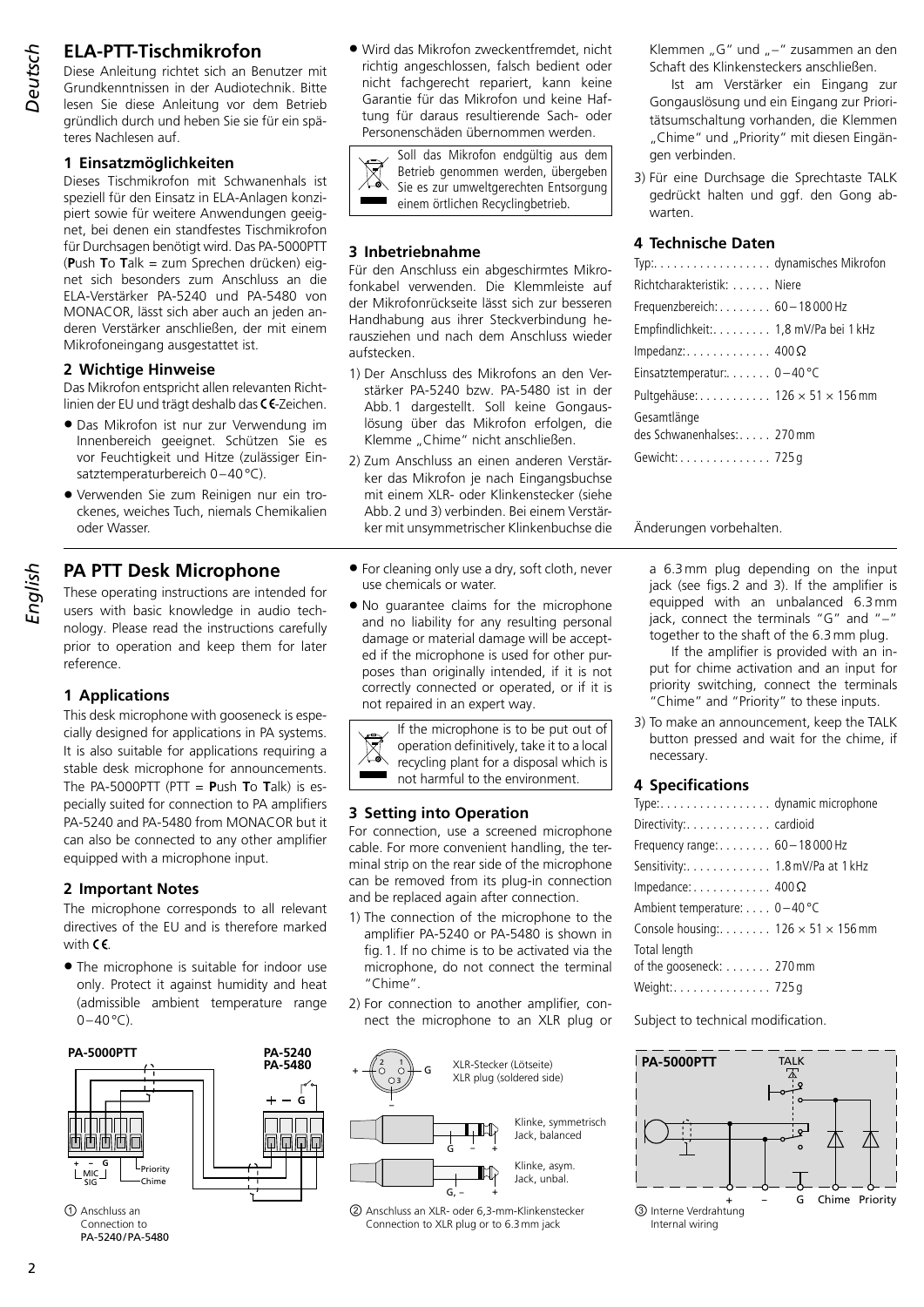# **Microphone de table Public Adress PTT**

Cette notice s'adresse aux utilisateurs avec des connaissances techniques de base en audio. Veuillez lire la présente notice avec attention avant le fonctionnement et conservez-la pour pouvoir vous y reporter ultérieurement.

#### **1 Possibilités d'utilisation**

Ce micro de table avec col de cygne est spécialement conçu pour une utilisation dans des installations de Public Adress et tout autre type d'utilisations nécessitant un micro de table fixe pour effectuer des annonces. Le PA-5000PTT (PTT = **P**ush **T**o **T**alk = appuyer pour parler) s'adapte très bien à un branchement sur les amplificateurs Public Adress PA-5240 et PA-5480 de MONACOR, il peut également se brancher sur tout autre amplificateur doté d'une entrée micro.

# **2 Conseils importants**

Le microphone répond à toutes les directives nécessaires de l'Union européenne et porte donc le symbole  $\mathsf{CE}$ .

- Le micro n'est conçu que pour une utilisation en intérieur. Protégez-le de l'humidité et de la chaleur (plage de température de fonctionnement autorisée : 0°C à +40°C).
- Pour le nettoyer, utilisez un chiffon sec et

# **Microfono PA PTT da tavolo**

Queste istruzioni sono rivolte a utenti con conoscenze base nella tecnica audio. Vi preghiamo di leggerle attentamente prima dell'installazione e di conservarle per un uso futuro.

# **1 Possibilità d'impiego**

Questo microfono da tavolo con collo di cigno è stato realizzato specialmente per l'impiego in impianti PA nonché per quelle applicazioni in cui è richiesto un microfono per avvisi su base solida. Il PA-5000PTT (**P**ush **T**o **T**alk = premere per parlare) è particolarmente adatto per il collegamento con gli amplificatori PA-5240 e PA-5480 della MONACOR, ma può essere collegato con un qualsiasi altro amplificatore equipaggiato con ingresso microfono.

# **2 Avvertenze importanti**

Il microfono è conforme a tutte le direttive rilevanti dell'UE e pertanto porta la sigla  $\mathsf{CE}$ .

- Il microfono è previsto solo per l'uso all'interno di locali. Proteggerlo dall'umidità dell'aria e dal calore (temperatura d'impiego ammessa fra 0 e 40°C).
- Per la pulizia usare solo un panno morbido, asciutto; non impiegare in nessun caso prodotti chimici o acqua.



① Branchement au Connessione con PA-5240/PA-5480 doux, en aucun cas de produits chimiques ou d'eau.

• Nous déclinons toute responsabilité en cas de dommages corporels ou matériels résultants si le micro est utilisé dans un but autre que celui pour lequel il a été conçu, s'il n'est pas correctement branché ou utilisé ou s'il n'est pas réparé par une personne habilitée ; de même, la garantie deviendrait caduque.





#### **3 Mise en service**

Utilisez un câble micro blindé pour le branchement. Il est possible de retirer la barrette de connexion de son emplacement sur la face arrière du micro pour faciliter la manipulation du micro et une fois les branchements effectués, de la replacer.

- 1) Le schéma 1 présente le branchement du micro à l'amplificateur PA-5240/PA-5480. Si le gong ne doit pas être déclenché via le micro, ne connectez pas la borne «Chime».
- Nel caso d'uso improprio, di collegamenti sbagliati, d'impiego scorretto o di riparazione non a regola d'arte non si assume nessuna responsabilità per eventuali danni a persone o a cose.

Se si desidera eliminare il microfono definitivamente, consegnarlo per lo smaltimento ad un'istituzione locale per il riciclaggio.

# **3 Messa in funzione**

Per il collegamento usare un cavo schermato per microfoni. Per maggiore comodità, la morsettiera sul retro del microfono è sfilabile dal connettore e può essere rimessa a connessione terminata.

- 1) La connessione del microfono con l'amplificatore PA-5240 o PA-5480 è rappresentata in fig. 1. Se il microfono non deve attivare il gong non è necessario collegare il morsetto "Chime".
- 2) Usando un altro amplificatore, collegare il microfono utilizzando un connettore XLR o jack a seconda della presa d'ingresso (vedi figg.2 e 3). Se si tratta di una presa jack asimmetrica sull'amplificatore occorre col-



② Branchement à la fiche XLR ou jack Connessione con connectore XLR o jack 2) Pour une connexion à un autre amplificateur, connectez le micro selon la prise d'entrée, à une fiche XLR ou une fiche jack (voir schémas 2 et 3). Dans le cas d'une prise jack asymétrique sur l'amplificateur, connectez les bornes «G» et «−» ensemble au corps de la fiche jack.

Si l'amplificateur est doté d'une entrée pour le déclenchement du gong et d'une entrée pour la commutation prioritaire, reliez les bornes «Chime» et «Priority» à ces entrées.

3) Pour une annonce, maintenez la touche TALK enfoncée et si nécessaire attendez le gong.

#### **4 Caractéristiques techniques**

| Type: micro dynamique                             |
|---------------------------------------------------|
| Caractéristique : cardioïde                       |
| Bande passante : 60-18 000 Hz                     |
| Sensibilité : 1,8 mV/Pa à 1 kHz                   |
| Impédance : $\dots\dots\dots$ 400 $\Omega$        |
| Température fonc.: $0-40^{\circ}$ C               |
| Boîtier pupitre : 126 $\times$ 51 $\times$ 156 mm |
| Longueur totale                                   |
| du col de cygne : 270 mm                          |
|                                                   |
| Tout droit de modification réservé.               |

legare i morsetti "G" e "−" insieme con il gambo del jack.

Se l'amplificatore presenta un ingresso per attivare il gong e un ingresso per commutare la priorità, si deve collegare i morsetti "Chime" e "Priority" con detti ingressi.

3) Per effettuare un avviso, tener premuto il tasto TALK ed aspettare eventualmente il gong.

# **4 Dati tecnici**

| Tipo: microfono dinamico                          |
|---------------------------------------------------|
| Caratteristica: a cardioide                       |
| Gamma di frequenze:  60 - 18 000 Hz               |
| Sensibilità: 1,8 mV/Pa a 1 kHz                    |
| Impedenza: $\dots \dots \dots \dots$ 400 $\Omega$ |
| Temperatura d'impiego: $0-40^{\circ}$ C           |
| Contenitore: $126 \times 51 \times 156$ mm        |
| Lunghezza totale                                  |
| del collo di cigno: 270 mm                        |
| Peso:725 q                                        |

Con riserva di modifiche tecniche.